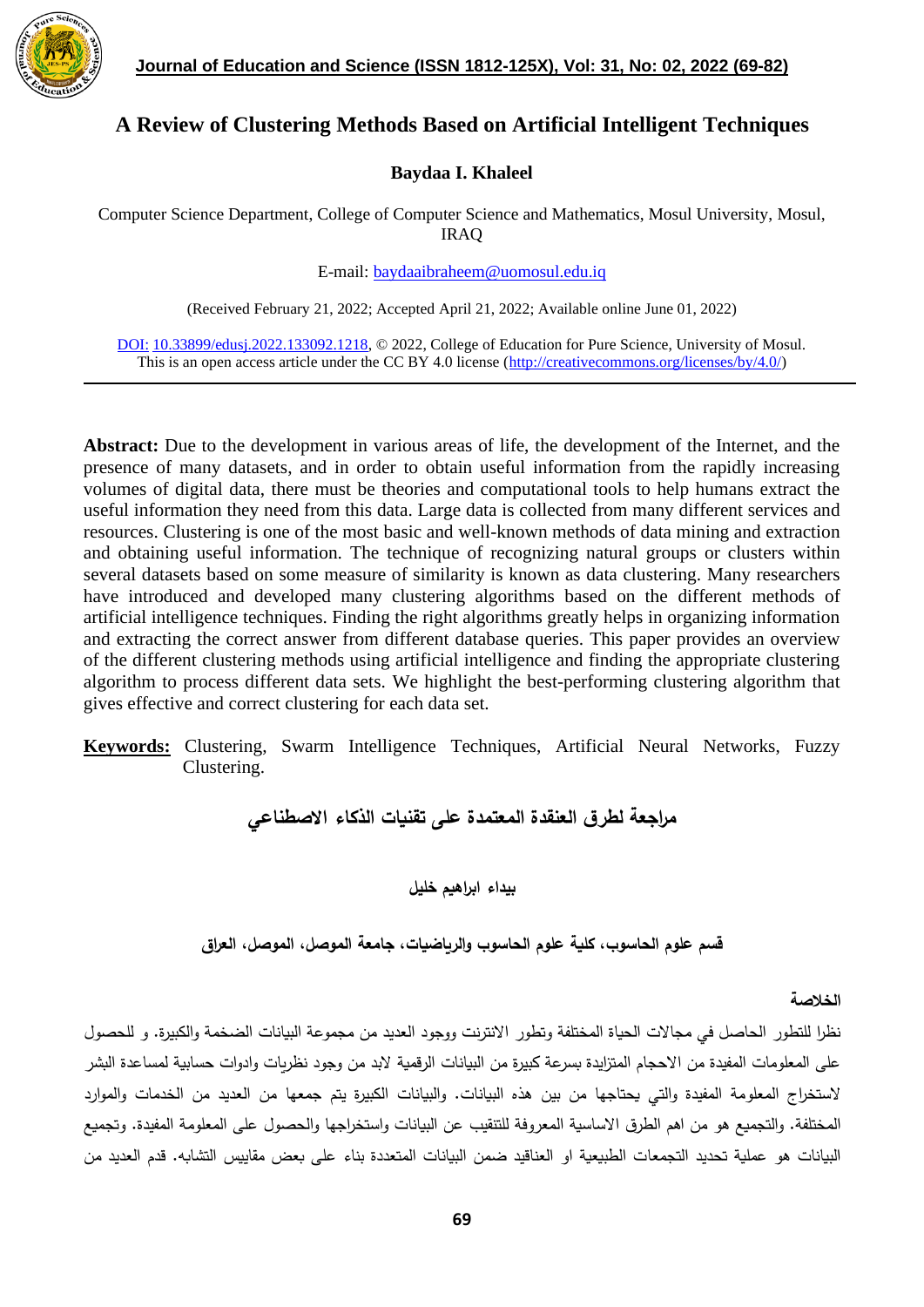#### **Journal of Education and Science (ISSN 1812-125X), Vol: 31, No: 02, 2022 (69-82)**

الباحثين وطوروا العديد من خوارزميات التجميع المعتمدة على طرائق التقنيات الذكائية االصطناعية المختلفة. ويساعد العثور على الخوارزميات المناسبة بشكل كبير على تنظيم المعلومات واستخراج االجابة الصحيحة من االستعالمات المختلفة لقواعد البيانات. وهذه الورقة تقدم لمحة عامة عن طرق التجميع المختلفة باستخدام طرق الذكاء االصطناعي وايجاد خوارزمية التجميع المناسبة لمعالجة مجموعة البيانات المختلفة. وقمنا بتسليط الضوء على خوارزمية التجميع االفضل اداء والتي تمنح المجموعات الفعالة والصحيحة لكل مجموعة البيانات.

**الكلمات المفتاحية:** العنقدة، تقنيات ذكاء السرب، الشبكات العصبية االصطناعية، العنقدة المضببة.

#### **1. Introduction**

Data clustering is a technique for detecting natural groupings or clusters within multidimensional data based on a similarity measure (for example Euclidean distance). In pattern recognition and machine learning, it's a crucial step. Furthermore, in Artificial Intelligence, data clustering is a crucial procedure (AI). Data mining, vector and color image quantization, image segmentation, compression machine learning, and other applications use clustering techniques [1][2]. A cluster center, also known as a centroid, is used to identify it. As data clusters can be of varied shapes and sizes, data clustering is a difficult task in unsupervised pattern identification [3][4]. A cluster is a group of similar features, and those features are not alike and from different groups. Fuzzy clustering methods work to assign each pattern to each group with a certain degree of membership [5]. In the current digital age, according to the tremendous progress and development of the Internet and technologies of the online world, and the data generated by machines and devices, the systems have reached a huge size that increases day by day and is expected to increase in the coming years. There is information that is not known in advance and may be useful, so to extract this implicit information, we use data mining and its clustering process that lies at the intersection of artificial intelligence, machine learning, statistics and database systems [6]. One of the most important tasks in data mining is cluster analysis, discovery and analysis, and is used in various applications such as speech processing, image processing, web applications, and information retrieval. Clustering basically aims to group the data set into groups so that similar data are aggregated together in the same group while different data should belong to different groups [1][6]. Clustering is known as one of the most difficult tasks. Different algorithms developed by researchers over the years lead to different sets of data, even for the same algorithm, the choice of different parameters or the order of displaying data objects may significantly affect the final clustering sections. However, with the huge number of surveys and comparative studies related to clustering algorithms, exploration of the algorithm that aggregates the diverse, sparse data set is still an open problem. Therefore, the main objective of this paper is to provide comprehensive reviews of clustering algorithms that optimally aggregate diverse, sparse datasets [7][8]. To achieve the goal, we seek to define many artificial intelligence algorithms represented by artificial neural networks algorithms, as well as fuzzy clustering algorithms and swarm intelligence algorithms, and by analyzing and comparing the performance of these methods, we provide readers with the best of these methods in clustering the data set [8][9].

#### **2. Clustering**

Cluster analysis is one of the fruits of scientific development in the field of data tabulation and classification, and it is one of the common and useful techniques in the process of data mining in order to discover aggregates and identify important distributions and patterns in basic data. The beginning of the topic dates back to the first half of the twentieth century [10]. The general idea of a cluster is to divide a given set of data into groups (clusters) so that data points in one cluster are more similar to data points in other clusters. To put it another way, data clustering is the process of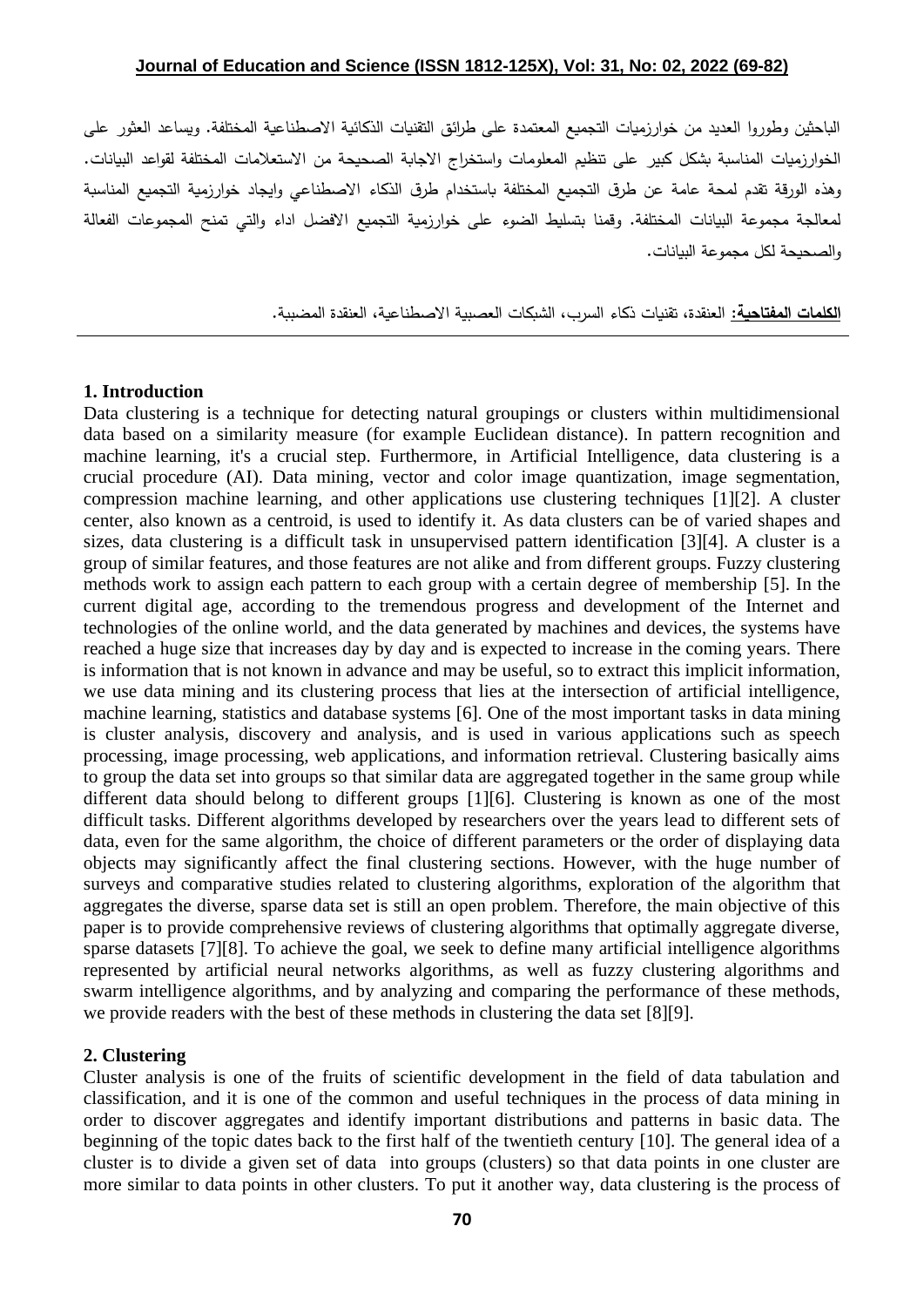grouping data into related categories. The clustering method separates a collection of data into groupings. The similarity between two points in the same group is greater than the similarity between two points in different groups [11].

Previously, classification methods depended on great personal effort and personal scientific experience in a particular field in order to lead to accurate and reliable results, but the computer's invasion of broad fields of science made the process of controlling abundant and wide information easy, with little effort and little cost. This has prompted taxonomists in various sciences to turn to this great device to exploit its mighty capabilities in the interest of their specializations. The concept of data collection is a simple one in nature, and is extremely similar to how humans think, whenever a large amount of data is dealt with, to make the analysis process easier, it is common to group or categorize a large amount of data into a few groups or categories. Clustering methods are commonly used not just to organize and classify data, but also for data compression and data model creation. These algorithms are called cluster analysis [11][12].

## **2.1 Cluster Analysis**

Cluster analysis was given this name because its results appeared in the form of clusters or aggregates, so that the elements of each cluster were similar to each other, that is similarity within the cluster and different from the rest of the clusters, meaning less similarity between the elements for the different clusters. It can be defined as a programmed multivariate statistical analysis process that depends on calculating a variety of variables, such as characteristics, properties, components, and so on, of many different models according to the particular issue, then comparing those models with each other depending on the variables they contain, and ordering Links to each other in the form of clusters [13]. These correlations can be explained to find out the relationships between those models, or finding similarities between the different variables after comparing them to each other and arranging them in clusters depending on their availability in the different models. Where in the first case pairs of models are compared to each other for all variables, while in the second case pairs of variables are compared to each other for all models.

Clustering can go under different names in different contexts, and used in many applications including engineering, medicine, electronics, anthropology, archeology, earth science, marketing and economics [14][15][16].

## **2.2 Development of the Clustering Process**

The clustering process can be in the form of different aggregates resulting from the segmentation of the main data set depending on a special scale used in the cluster, so there is a need for preprocessing the data before applying the cluster to it. Figure (1) explains the basic steps for developing the clustering process, and can be explained in the following points [17][18]]19][20]:

Feature Selection: selecting attributes step, clustering is implemented that enables the analysis of more information codes related to the problem to be solved. Therefore, it is necessary to pre-process the data before using it in the clustering phase.

Clustering Algorithm Selection: the appropriate algorithm is selected that results from defining a good cluster schema for the data set. Cluster criterion and approximate scaling fundamentally characterize the clustering algorithm in addition to its efficiency in deciding which cluster schema best fits the data set.

Validity of Results: The results validity of the clustering algorithm is achieved by using criteria and appropriate techniques, and because clustering algorithms know the previously unknown clusters, regardless of the clustering algorithms, so the final segmentation of the data requires some types of evaluation in some cluster applications.

Results Interpretation: In most cases, experience in the field of application is neededs to integrate clustering results with the rest of the demonstrated and analyzed experiments in order to get the correct conclusion [21][22][23].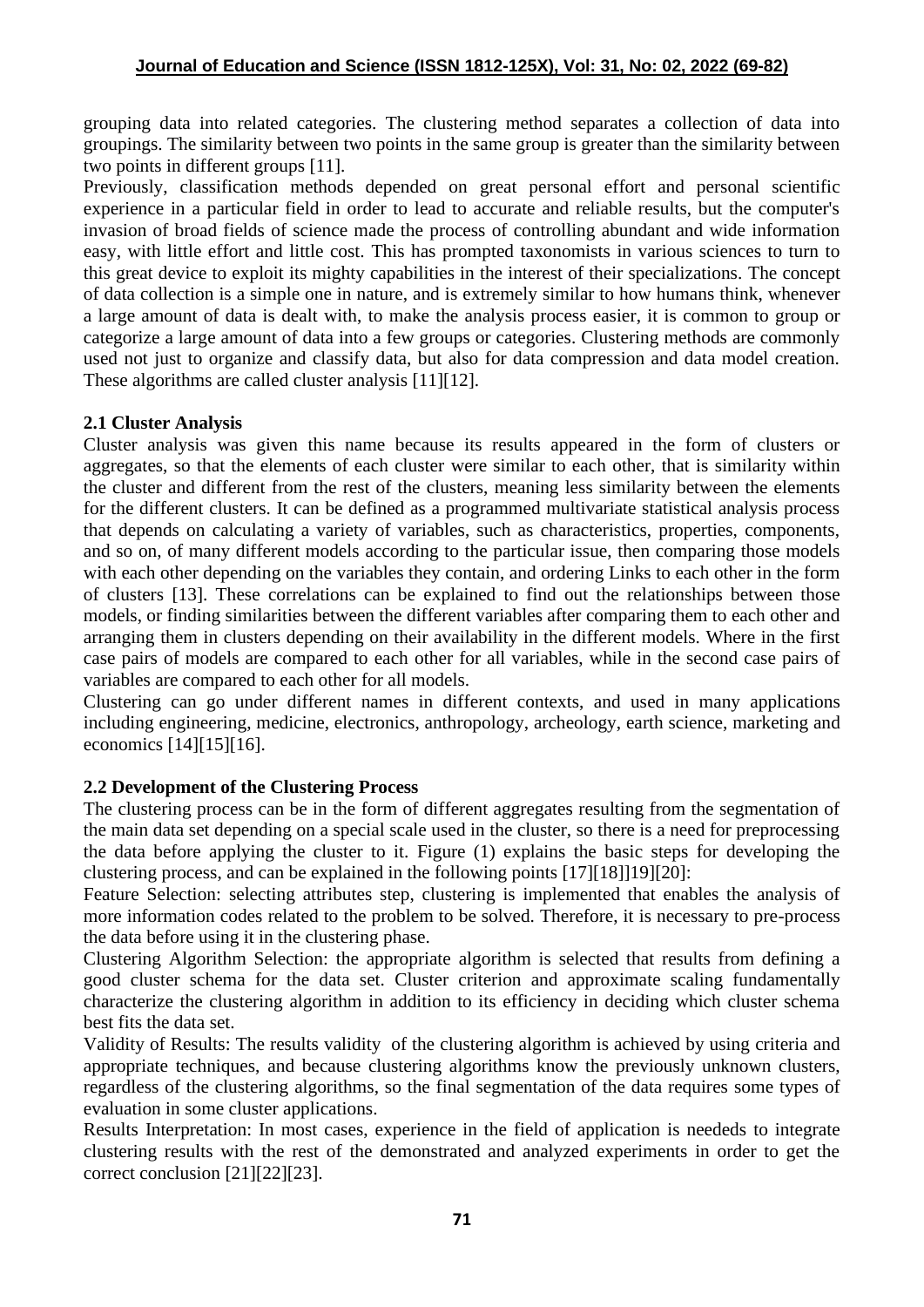

**Figure 1: Knowledge discovery Process**

#### **3. Similarity and Distance Measures**

There are many important characteristics in the formation of clusters by solving the specific cluster problem, and the most important of these characteristics is that the pair within one cluster is similar to the pairs within that cluster (similarity within the cluster) rather than being similar to the pairs outside that cluster (extra-cluster resemblance). The similarity scale aims to measure the closeness and similarity between the items with the highest similarity value. One of the characteristics required for a good similarity measure is that the percentage of similarity of any pair with itself is perfect, that is 100%, and that the percentage of similarity of any completely dissimilar pair is 0%, meaning that for every pair of pairs in the database, the first pair is not similar to the second pair. So the percentage of similarity between any two spouses is 100%, so that the first pair is completely similar to the second pair, and the percentage of similarity between any two pairs that have some similarity lies between zero and 100%. The cluster problem for any two pairs of data determines the affiliation of each pair to one of the group of clusters that have the data classified within a particular problem. Using the idea of similarity measures is not easy in the clustering process. So it is often used in place of measures of similarity, the measure of dissimilarity, or Distance (dis). The distance scale is the opposite of similarity, denoted by the symbol dis  $(p_i, p_f)$  and is used in clustering most often. So, suppose we have a cluster  $C_i$ ,  $1 \leq j \leq K$ ,  $K$  is the number of clusters, so that

$$
dis(p_{jt}, p_{jn}) \le dis(p_{jt}, p_i) \,\forall p_{jt}, p_{jn} \in C_j \text{ and } p_i! \in C_j
$$

Assuming that we have the two vectors  $p_i = \{p_{i1}, \ldots, p_{io}\}\$  and  $p_j = \{p_{i1}, \ldots, p_{io}\}\$  there are traditional distance measures that can be used in a two-dimensional space, and these distances are the Euclidean distance and the Manhattan distance as follows:

Euclidean :  $dis(p_i, p_j) = \sqrt{\sum_{t=1}^{o} (p_{it} - p_{jt})^2}$ (1) Manhattan :  $dis(p_i, p_j) = \sum_{t=1}^{o} |(p_{it} - p_{jt})|$ (2)

The Euclidean distance depends on the distance between the vectors  $p_i$  and  $p_j$ , which is calculated as the square root of the sum of the squares of the arithmetic differences of the coordinates corresponding to two points [23].

#### **4. Clustering in artificial intelligent techniques**

In order to set the clustering algorithm in artificial neural networks and fuzzy clustering, it is necessary to determine how to take advantage of the parameters of each of these methods, because clustering algorithms are designed to find clusters that fit some patterns and depend on the correct selection of parameters. Swarm Intelligence Techniques are intelligent technique that involves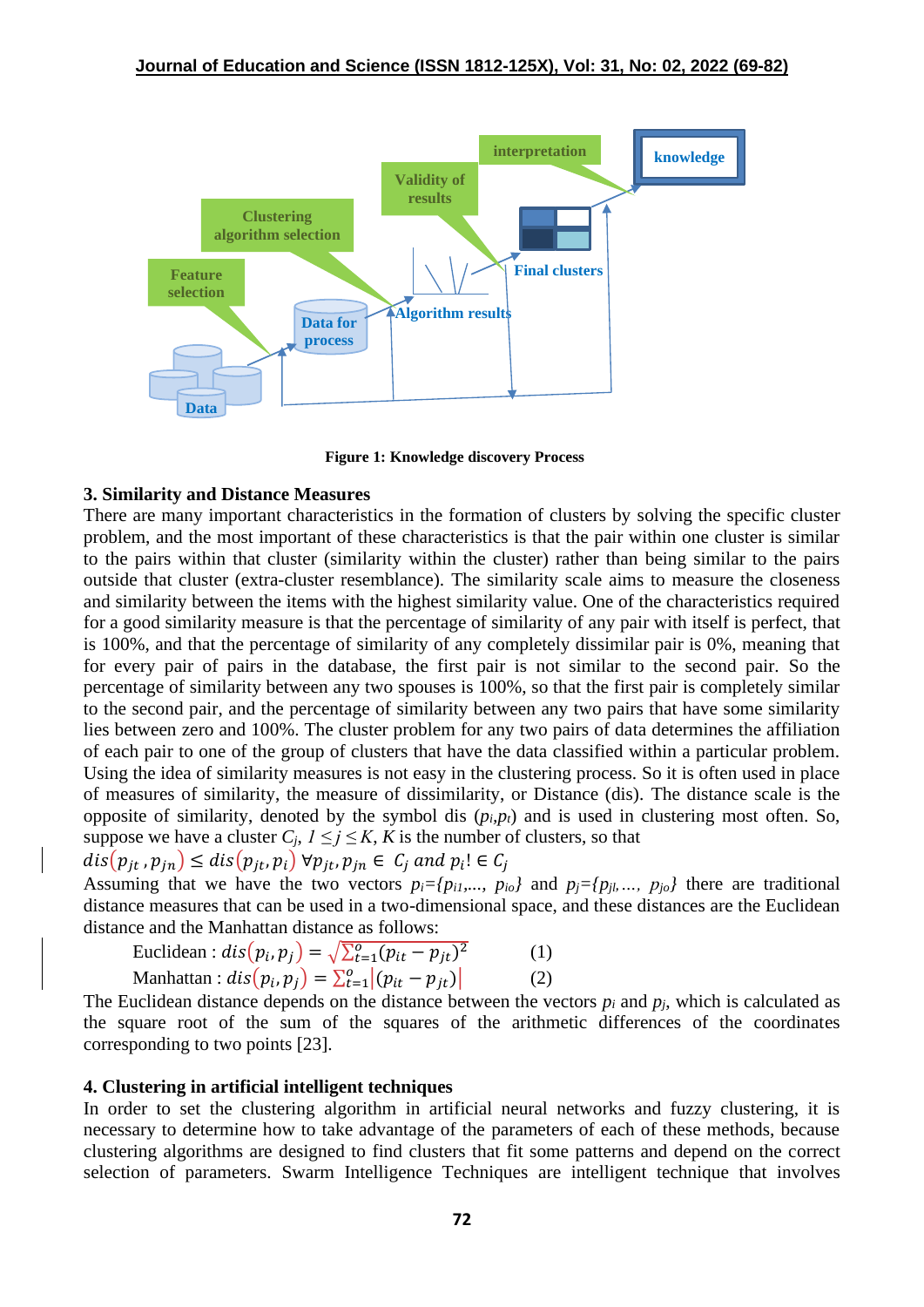studying the collective behavior of decentralized systems. These techniques simulates the social behavior of insects or swarms in order to simplify the design of solutions to complex problems. Swarm intelligence has been successfully applied to the fields of optimization, military applications and robotics over the past few years [24][25].

The behavior of different animals can be observed in nature, for example, ants can find the shortest way to obtain food and assign workers to various tasks and defend their colonies, as well as a group of fish swimming in perfect harmony or a group of birds flying regularly and changing directions of flight without collidinge with each other. These groups have strong capabilities to solve complex problems, where the swarm's intelligence solves complex problems by a number of individuals without central control or support from a general model, the local interactions between individuals and their surrounding environment that generate the general behavior to solve these complex problems. Contingency strategy and high distribution of control are the two most important characteristics of swarm intelligence as it produces an autonomous system that is independent, robust, flexible, adaptable, scalable, affordable, and self-regulating [26][27].

In general, all methods of swarm intelligence depend on the community, where in this community there is a set of potential solutions. The ideal solution is searched for through iterative steps, and the members of the community change their positions within the search space through vector and nonvector communications as well as mating and genetic mutation in the evolutionary computation. There are two popular swarm intelligence theories that have been inspired by computational intelligence [28][29][30]:

- 1- Ant colony optimization ACO algorithm: this method has been successfully applied to many separate optimization problems and it mimics the behavior of ants [31].
- 2- The particle swarm optimization (PSO) algorithm: This algorithm simulates particle swarm behavior and was ideal for solving nonlinear problems of optimization with some limitations[32][33][34].

The basic principles of collective behavior of birds represent:

- Homogeneity: all particles have the same behavior model and the flock moves without a leader.
- Locality: the movement of each particle will be affected only by the movement of the neighboring particles, and vision is the most important sense for the particle to organize the flock.
- Collision Avoidance: The particle avoids its mates in the flock.
- Flock Centering: The particle tries to stay close to its fellow flock.
- Velocity Matching: The particle tries to keep pace with the speed of its colleagues in the flock.

In this article, some of the most important clustering methods based on artificial intelligence techniques have been reviewed. These methods are used in several fields and applications, and they have advantages and disadvantages. The following are some of these artificial intelligence techniques.

I) Clustering Technique Based on Partition

The basic idea of this type of partition-based clustering algorithm is that it considers the center of the data points as the corresponding center of mass. One of the most popular algorithms for this type of aggregation is K-means. The main idea of K-means is updating the cluster center, which is represented by data points center. The repetitive process continues according to the iterative computation until some convergence criteria are met. The evaluation measurement of this method: The result of the clustering is based on the average distance between any data point in the cluster and the cluster center for the same cluster and the average distance between different clusters. One of the advantages of this algorithm in general is that it has superior computational efficiency, but its time complexity is relatively low. The disadvantages of this type of clustering algorithms are that they are not suitable for non-convex data, are somewhat sensitive to outliers, and are easy to make at the local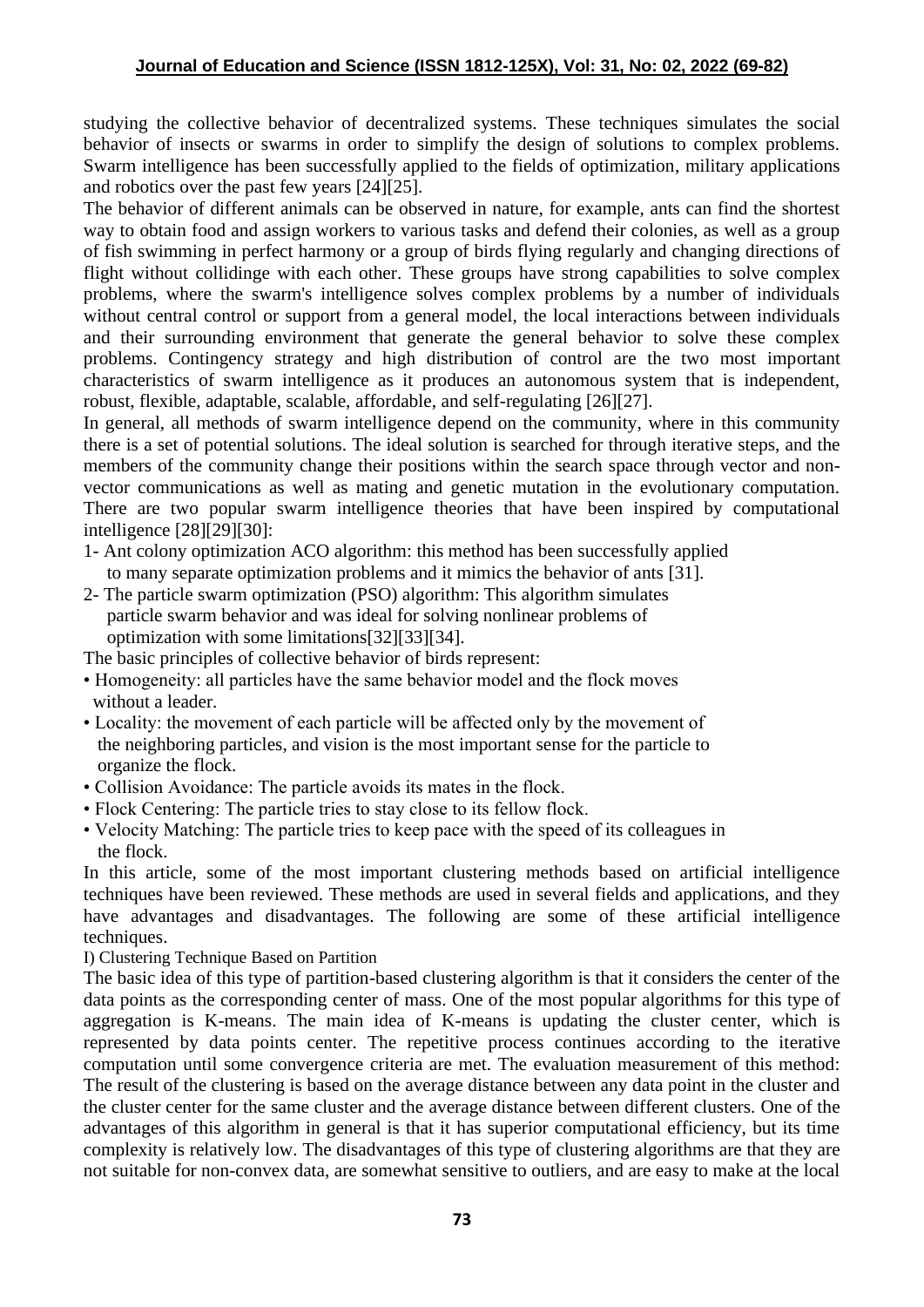optimum level, the number of clusters for data is preset, and for the number of clusters the clustering results are sensitive. The main application implemented by a K- means algorithm is clustering, which clusters the data and makes it into several clusters based on the input data.

II) Clustering Technique in Fuzzy Theory

The basic idea of clustering algorithms based on Fuzzy theory is that the discrete value of the belonging label {1.0} is changed to the continuous period [1.0] in order to describe the belonging relationship more logically. The basic idea of work FCM algorithms is that each data point in any cluster gets membership by improving object function. This type of the clustering includes several typical algorithms such as: FCM, BCFCM, PFCM, MDFCM, SFCM, FLICM, FCMS1, FCMS2, RFCMK, TEFCM, WIPFCM, and KWFLICM. Advantages: The probability of belonging to this type of cluster is more realistic, and in clustering the accuracy is relatively high, for real-world data it gives a very useful result, this type of algorithm is used when the obtained region of interest is insufficient or when the size of clusters The data is small. The main application implemented by these algorithms is to cluster the input data and divide it into several clusters. Each cluster contains similar data and differs from the data of other clusters. This algorithm can work as a classifier.

III) Clustering Technique by using Swarm Intelligence

The basic idea of swarm intelligence-based clustering algorithms is to simulate natural or biological behavior. The algorithms include both of PSO, ACO, ABC. The principle of an ants algorithm: is initially data is distributed randomly and based on an ants' decision to data select or not - for further operation. This process is repeated until a satisfactory result is obtained. The idea of PSO algorithm, at first, an initial population of particles is selected randomly, and particle clusters are then updated depending on the clusters center, speed and location of each particle, until a satisfactory clustering result is obtained. The work of algorithm ABC is the simulation of bee behavior in searching for food and determining the source of food, identifying the population of bees and sharing local and global information. The most important benefits of this clustering using these methods is to obtain the best global algorithm as well as being easy to understand, and it can be made at the optimal local level. As for its disadvantages, it is not suitable for high-dimensional data or largesized data, as well as its low scalability and low operating efficiency as well. These algorithms implement several applications, and their main goal is to find the optimal solution. It can be among its applications to work as a classifier such as the Gray Wolves algorithm. It is also possible to hybridize these methods with other traditional methods to implement many tasks such as image clustering, pattern recognition, image retrieval.

## IV) Model-Based Clustering Technique

The basic idea of the model-based Clustering algorithm is to match the acquired data with mathematical models, and this type of Clustering method can reveal the details of the features of each set, where each set represents a class or concept. One of the most widely used methods of this type is artificial neural networks such as BP, SOM, RBF. The nerve network consists of an input layer that contains a set of nodes that are used for data entry and the input layer is associated with a hidden layer or the output layer. Each node in the input layer is associated with the output layer nodes by weights. Through learning rules for each network and modifying weights, the output is calculated for each node in the output layer. One of the advantages of using these clustering methods is that the advanced and diverse models will provide good means to describe the data in an understandable and appropriate manner. Each neural network model has its own characteristics, which achieve satisfactory results in many areas. As for its disadvantages, it takes a relatively long time to obtain results, and the assumption in building the neural network structure is incorrect and the assembly results are sensitive to some models. Some application of neural networks are image and pattern recognition, binary and multi classification, and diagnostics.

V) Clustering Methods based on Evolutionary Methods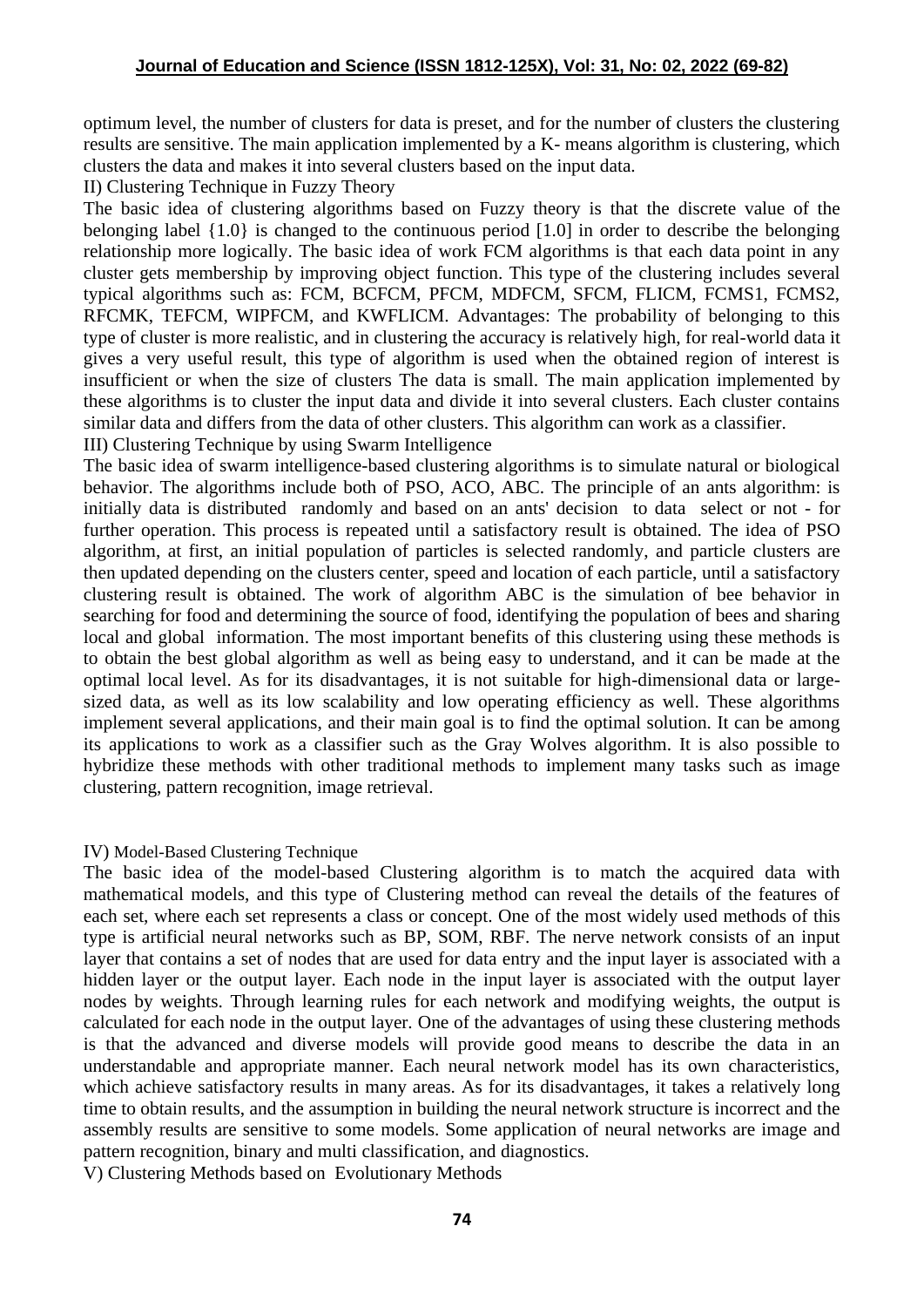The most famous Evolutionary methods are evolutionary programming EP and genetic algorithm GA. Solutions from the current generation to the next generation are selected depending on its fitness. The most important advantages of this method in the assembly process are to support multiobjective optimization. It is effective for complex, large and undefined search spaces, and can protect itself from falling into the optimal local level. The disadvantages are that it does not deal with dynamic data, it needs complex operators to not go to the local optimum level, and it is not suitable for problems that contain determinants. GA is used for data clustering, feature selection, prognostic.

#### **5. Application of Artificial Intelligent Techniques in Data Clustering**

In many areas, information retrieval and text mining are needed, and for this process to be done efficiently, clustering is used to collect documents. The data is divided into a specific number of groups, so that each group is data that is similar to each other and different from the other group, meaning that the groups are not overlapping.

Researchers S. A. Abdulrahman, M. Roushdy, A. B. Salem used the aggregation method to obtain the similarity between the different data by using the Euclidean distance scale. The noise was removed from the data using the K-Means algorithm. To get the most useful and optimal features, they used GA, and to classify the data they used SVM. The proposed method, which combined these three methods, obtained high data clustering and classification accuracy. The proposed method was applied to three data sets ( wine, abalone, network). To evaluate the efficiency this method was use three measures are Sensitivity, Specificity, and Positively Predicted [35].

$$
Sensitivity(\%) = \frac{TP}{TP+FN} \times 100\tag{3}
$$

$$
Specificity(\%) = \frac{rN}{TN} \times 100
$$
 (4)

$$
Positively Predicted(\%) = \frac{TP}{TP+FP} \times 100
$$
 (5)

Farmani proposed a new and efficient clustering method for data clustering by studying the characteristics of the k-means method and the ABC method, focusing on the strengths between them, and then linking these two algorithms to obtain the new clustering method. Each cluster centers will represent the food source in the research environment, and one of the possible solutions will represent the source of food. Here, the following function was used as a criterion for the efficient cluster [36].

$$
E = \sum_{j=1}^{K} \sum_{Zj \in cj} ||Zj - Cj||^2
$$
 (6)

Zhang and Ma proposed a new method to conduct clustering and achieve a better balance between exploitation and exploration, resulting in non-falling to the local optimum level. Where they used the ELPSO method, which has excellent convergence ability, it was hybridized with the fuzzy clustering algorithm represented by the FCM algorithm to form a new hybrid method, which is FCM-ELPSO. The proposed hybrid method has the ability to correct the cluster direction during the training process, which leads to obtaining the best results. Experimental experiments showed that the proposed method works well on the UCI dataset. The measure of evaluating clustering in this hybrid method is a cluster index [37].

Lakshmi Patibandla et al. proposed a method for clustering medical data, where one of the swarm intelligence algorithms PSO and the genetic algorithm (GA) were used to cluster the data efficiently and quickly. Where the two algorithms were run both, and the parameters of the two algorithms were changed in concert, and the implementation alternated between them according to the values of the double-effect factors for the hybridization estimation, to give the indication of the implementation of either the particle swarm optimization or the genetic algorithm. Where the proposed method was applied to a variety of medical information, and these were stable clinical data, namely, iris, heart, thyroid, diabetes, and chest risk, and the results were good for a variety of clusters and a number of different characteristics. Accuracy rate is the efficiency measure of the method [38].

A. Abubaker, A. Baharum, and M. Alrefaei proposed a new clustering method based on simulated annealing SA and multi-objective particle swarm optimization MOPSO. The new proposed method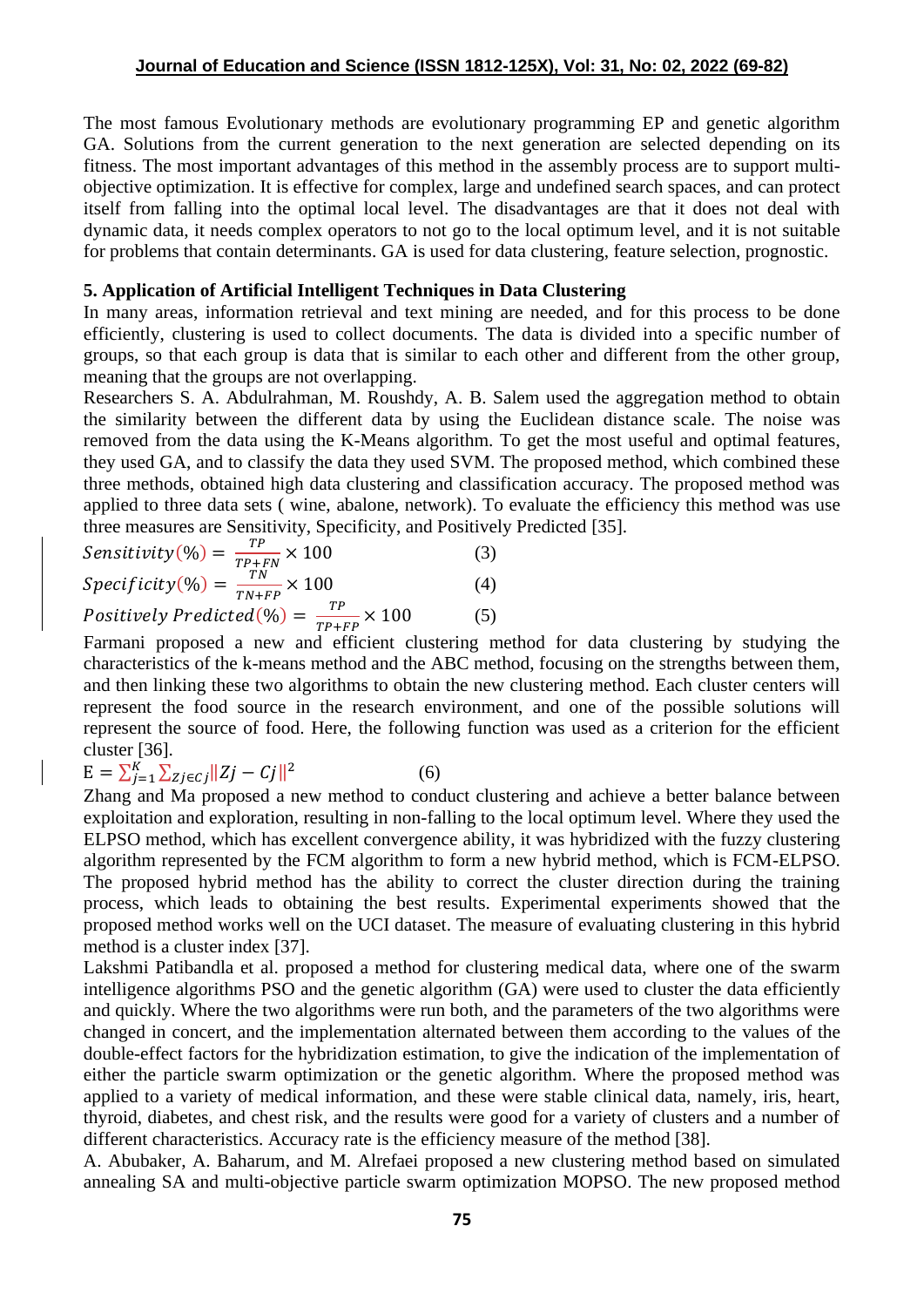is capable of automatic clustering, which is suitable for dividing the data sets into an appropriate number of clusters. A novel method MOPSOSA is combined between simulated annealing method and multi-objective particle swarm optimization method. In this paper, three indicators were improved at the same time to determine the optimal number of clusters for the data set. The first cluster validity index depends on the Euclidean distance, the second depends on the point symmetry distance, and the third depends on the short distance. The F-measure is the criterion of evaluating performance of clustering:

$$
F(T, C) = \sum_{i=1}^{K_T} \frac{|T_i|}{n} \max_{C_j \in C} \{ F(T_i, C_j) \} \tag{7}
$$

where n is the dataset's number. The best value of F(T,C) is 1, and higher values of F(T,C) are better values [39].

Torres et al. presented a new hybrid method for determining the physical fitness of schoolchildren, using information from a database of 1,813 children of both sexes. Between 6-12 years old. The information or features that were used to know the child's physical fitness are horizontal jumping, flexibility and agility, where in the beginning the adaptive fuzzy grid inference system (ANFIS) was used, and then it was improved using the swarm intelligence algorithm represented by the particle optimization method PSO that was used to cluster and classify the data. The tests showed that the results obtained from the proposed method were good. Mean squared error (MSE) and Root mean squared error (RMSE) wear used to assess the approaches' performance [40].

Thrun and Ultsch, used Databionic swarm (DBS) clustering. DBS has high strength when there are widely different types of cluster structures depending on density and distance. It uses swarm intelligence technology; DBS aggregation technique is very powerful and robust with respect to outliers than traditional algorithms. DBS algorithms can be combined for aggregation and can be used for knowledge discovery because there is no prior knowledge of the required data[41].

Chan, Ke, and Im, presented a probability  $k$ -means clustering algorithm that was implemented with a neural network architecture for finding the clustering center located objects. They used two datasets : Dataset A1, Dataset A 2, Dataset A 3, 2-dimensional data sets with varying numbers of circular clusters. These data sets have 3000, 5250 and 7500 vectors scattered across 20, 35 and 50 predefined clusters, the accuracy rate is a measure of the method's efficiency[42].

Xu et al. introduced a new method called the sparse and robust fuzzy K-Means algorithm, to obtain more accurate clustering results. This proposed method reduced the objective function in order to facilitate dealing with the effect of outlier's values, considering the sparse membership values from the method of re-weighting, which is a sum of fuzzy K-Means weights with strong norms, and they used three benchmark two datasets are image datasets and rest is the MNIST3 database of handwritten digits. Two measures were used to evaluate clustering methods, Accuracy (ACC) and Normalized Mutual Information (NMI) [43].

[Sun](https://pubmed.ncbi.nlm.nih.gov/?term=Sun+Y&cauthor_id=28694848) et al. introduced a new method for identifying cognitive interactions, called epiACO, which is based on an ant colony ACO improvement algorithm. The most notable features of epiACO are path selection strategies and fitness function as well as a memory-based strategy. The value of the fitness function takes advantage of both the Bayesian network and the mutual information to measure associations efficiently and effectively between phenotype and SNPs. This method provides two strategies for path selection. One is to choose the random path and the other is to choose the probabilistic path, so as to guide the behavior of ants in an adaptive way for exploration and exploitation. The memory-based strategy is designed to retain candidate solutions obtained in previous iterations. These candidate solutions are compared with the solutions obtained from the current iteration to generate new candidate solutions. Using this method, the knowledge was determined with high accuracy. And the evaluation measure of identifying epistasis is Detection power that equal:

Power =  $R/G$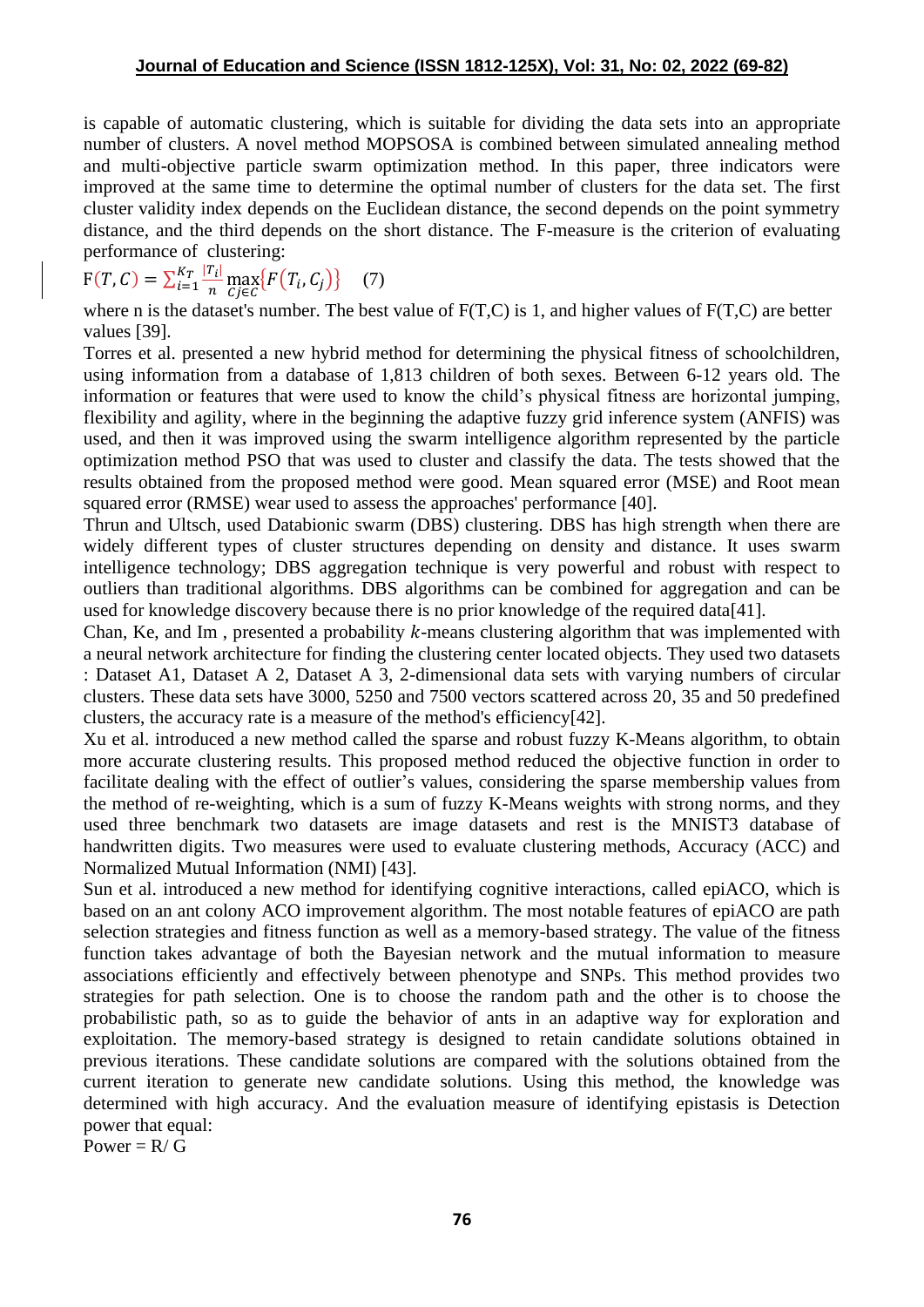Where R is the number of datasets in which epistasis models have been successfully detected, and G is the number of all data sets [44].

[Mortezanezhad](https://ieeexplore.ieee.org/author/37086859635) and [Daneshifar](https://ieeexplore.ieee.org/author/37086860041) used the development algorithm for the process of clustering big data arising from the Internet of Things (IoT). They proposed a new clustering algorithm based on the GA genetic algorithm, which is unsupervised, that is, it does not require prior knowledge of the number of clusters and was used to classify the data into several groups. The proposed method used crossover operators and related mutations as well as a very short chromosome encoding and this led to a very good clustering performance. The data set used is balanced and unbalanced real world data which consists of 13 data vectors, as well as the use of random data consisting of one million samples that artificially generated. The proposed algorithm reached a high efficiency in the clustering process. The best fitness function and the shortest Euclidean distance were calculated as measures of quality and efficiency of the clustering method used [45].

Choudhry and Kapoor suggested different versions of FCM algorithm such as BCFCM, PFCM, MDFCM, SFCM, FLICM, FCMS1, FCMS2, RFCMK, TEFCM, WIPFCM, and KWFLICM. This is done by using the spatial statistics in the images. Depending on the performance of each method applied to noisy MRI images, all these segmentation algorithms are applied for two types of cluster validity functions namely, feature structure and fuzzy partition. In this paper, the partition coefficient, time complexity, partition entropy, and segmentation precision are evaluated for these variations in the FCM method. To measure the efficiency of the method, Segmentation Accuracy (SA) was used [46].

(8)

 $SA = \frac{Number\ of\ correctly\ classified\ Pixels}{Total\ Number\ of\ Pixels}$ 

**Total Number of Pixels** 

Elhoseny et al. introduced a new clustering and routing protocol to improve the work of the wireless sensor network, where swarm intelligence algorithms were used for this purpose. The particle swarm optimization algorithm was used to select and organize the group heads with high efficiency in time by clustering process, then the gray wolf optimization algorithm was used to conduct the routing process in order to determine the optimal paths in the network. This proposed IPSO-GWO method gave excellent results as it provided the greatest possible energy efficiency with a lifetime of the network. To determine the efficiency of this strategy, Energy efficiency measure was used to calculate the amount of energy used by each node over the course of a given time period [47].

Hussen, used the Backpropagation network and the K-Means algorithm to cluster groups of diverse medical data. These two methods were applied to three data sets for different diseases. The data set is for (heart disease, breast cancer and diabetes) and it has a high classification and aggregation performance. The accuracy rate is a measure of the method's efficiency [48].

Semchedine and moussaoui suggested a new fuzzy CMeans Algorithm (FCM) initialization strategy based on fuzzy particle swarm optimization (FPSO) which was applied to segmentation of images of the brain by magnetic resonance MR. In order to obtain the initial cluster centers for the FCM algorithm, the new proposed method called FPSOFCM used FPSO algorithm for this purpose, depending on a new fitness function that integrates the validity indicators of the fuzzy cluster, the criteria used to evaluate clustering was partition entropy (PE)

$$
PE = \frac{-\sum_{i=1}^{N} \sum_{k=1}^{C} u_{ki \log(u_{ki})}}{N}
$$
(9)

When the value of (PE) is minimal, the best clustering is achieved [49].

Zhu et al. proposed an automatic clustering method called PSO-CFDP for subclassification of cancer. By using and applying the PSO particle swarm optimization algorithm several times, the cut-off distance is determined and the centers of mass are determined automatically. Experiments were performed on four standard data sets and two real cancer gene expression data sets. This method was able in a short time and cost to determine the centers of mass and the cutting distance automatically and got a good classification accuracy. The evaluative measure here is Accuracy rate [50].

Hoomod and Jebur, used Radial-Basis Function Networks (RBFN) and Self-Organizing Map (SOM) to improve Mobiles Ad-Hoc Networks (MANET) by dividing the network into different groups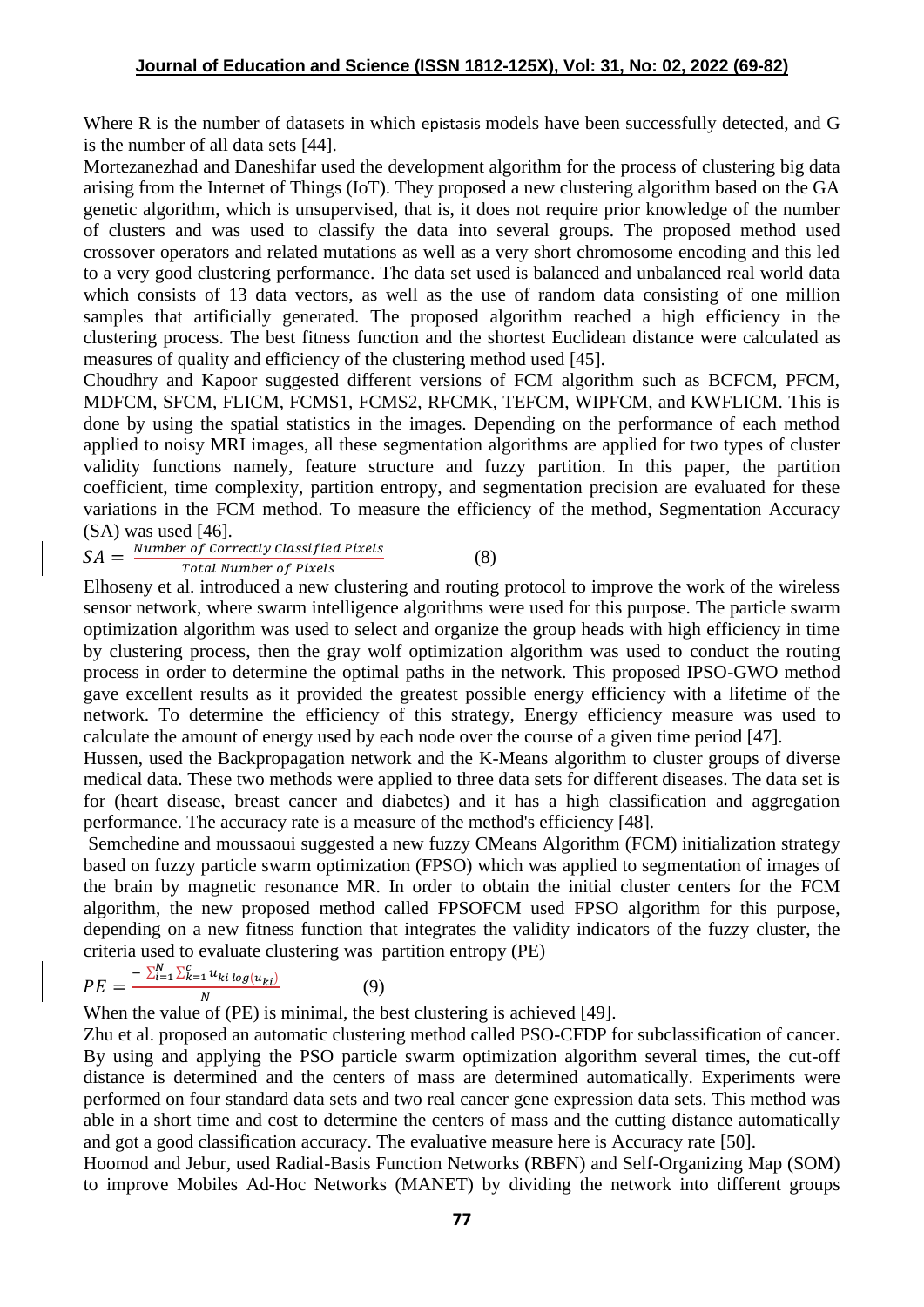using self-organization map SOM neural network. They also Radial Based Neural Network to increase the life time of nodes, packet delivery ratio because the optimal path has the best parameters from other paths. And the dataset is MRBFNN routing (fixed 10 nodes 2 clusters), MRBFNN routing (fixed 30 nodes 2 clusters). To evaluate the performance of these methods, the Euclidean distance to reach the optimal path between nodes of wireless network was calculate [51].

Farmani, used the Ant Colony algorithm (ACO) to perform the clustering process for the unlabeled data, as it relied on the automatic clustering of large sets of unlabeled data in advance. The method proposed by the researcher uses the principle of opposition-based learning while creating or configuring ant hunting sites in the API. The proposed improved method is called opposition based API. The results of the proposed method were compared with the traditional method for clustering and three other methods, and it became clear that the proposed algorithm was the best in reaching the optimal number of clusters and the data was excellently classified. Accuracy rate was the measure to evaluate this method [36].

Table 1 summarizes all these methodologies with different parameters like datasets used, and researchers, for easy and quick reference.

| Paper referred           | <b>Clustering Algorithm</b>          | <b>Dataset</b>                      |
|--------------------------|--------------------------------------|-------------------------------------|
| S. A. Abdulrahman et     | K-Means, GA, SVM                     | data sets (wine, abalone,           |
| al.[35]                  |                                      | network)                            |
| M. R. Farmani [36]       | k-means method and the ABC           | pilot datasets These are 2- and     |
|                          | method. Ant Colony algorithm         | higher-dimensional datasets         |
|                          | (ACO), the principle of opposition-  | with outliers and intra- and        |
|                          | based learning while creating or     | inter-clusters variations, which    |
|                          | configuring ant hunting sites in the | consist of different shapes of      |
|                          | API                                  | clusters (such as spiral, circular, |
|                          |                                      | elongated)                          |
| J. Zhang and Z. Ma [37]  | FCM-ELPSO                            | Various datasets                    |
|                          |                                      | Abalone, Ecoli, Glass, Spectf,      |
|                          |                                      | Steel plates faults, Ultrasonic     |
|                          |                                      | flowmeter diagnostics, Yeast        |
| R. S. M. Lakshmi         | PSO and the genetic algorithm GA     | Medical dataset                     |
| Patibandla et al.[38]    |                                      | Iris, Breast cancer, Diabetes,      |
|                          |                                      | Heart, Throid, Pima                 |
| A. Abubaker, A.          | Swarm optimization method            | Real Life and Artificial datasets   |
| Baharum, and M.          | MOPSO, SA, and hybrids method        |                                     |
| Alrefaei [39]            | <b>MOPSOSA</b>                       |                                     |
| J. S. Torres et al. [40] | adaptive fuzzy grid inference        | database of 1813 records, MEN       |
|                          | system (ANFIS)                       | AND WOMEN FROM 6 TO 12              |
|                          |                                      | YEARS OLD, FROM                     |
|                          |                                      | AREQUIPA, PERU.                     |
| M.C.Thrun and A.         | Databionic swarm (DBS) clustering    | data about Covid-19 pandemic        |
| Ultsch [41]              |                                      |                                     |
| K. Chan, W. Ke, and S.   | $k$ -means clustering algorithm with | Dataset S1, Dataset S2, Dataset     |
| Im [42]                  | a neural network architecture        | S3, Dataset S4, These datasets      |
|                          |                                      | contains from 5000 vectors and      |
|                          |                                      | 15 clusters.                        |
| J. Xu, J. Han, K. Xiong, | fuzzy K-Means with robust norms      | DATASETS: COIL-20]                  |
| and F. Nie [43]          |                                      | Samples 1440 Dimensions 60          |
|                          |                                      | Classes 20, COIL-100 Samples        |
|                          |                                      | 7200 Dimensions 160 Classes         |
|                          |                                      | 100 MINIST-2K2K Samples             |
|                          |                                      | 4000 Dimensions 120 Classes         |
|                          |                                      | 10 MINIST-10K Samples               |
|                          |                                      | 10000 Dimensions 120 Classes        |
|                          |                                      | 10 MINIST-TEST Samples              |
|                          |                                      | 10000 Dimensions 115 Classes        |
|                          |                                      | 10 MINIST-ORIG Samples              |

**Table 1. Various artificial intelligent techniques based data clustering methods**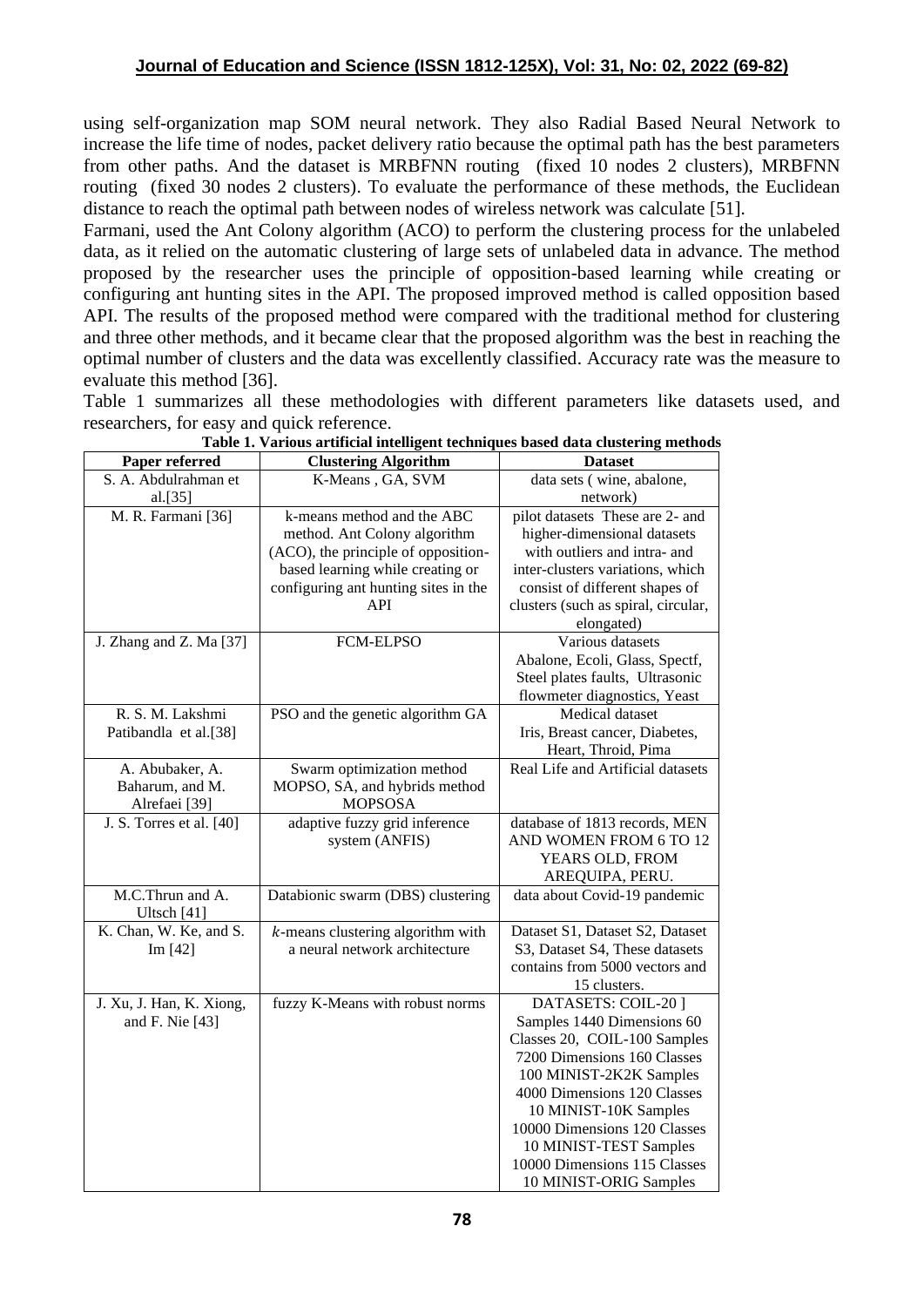|                         |                                    | 70000 Dimensions 120 Classes    |
|-------------------------|------------------------------------|---------------------------------|
|                         |                                    | 10                              |
|                         |                                    | A real data set of age-related  |
| Y. Sun, J. Shang et al. | epiACO, based on an ant colony     |                                 |
| [44]                    | ACO improvement algorithm          | macular                         |
| A. Mortezanezhad, and   | Proposed GA genetic algorithm      | Balanced and unbalanced real    |
| E. Daneshifar [45]      |                                    | world data                      |
| M. S. Choudhry and R.   | Various FCM versions, such as      | medical images, MRI medical     |
| Kapoor [46]             | BCFCM, PFCM, FLICM, SFCM,          | images                          |
|                         | MDFCM, FCMS1, FCMS2,               |                                 |
|                         | TEFCM, WIPFCM, RFCMK, and          |                                 |
|                         | <b>KWFLICM</b>                     |                                 |
| M. Elhoseny et al.[47]  | proposed IPSO-GWO method           | dataset for wireless sensor     |
|                         |                                    | network                         |
| E. A. Hussen $[48]$     | backpropagation network and the    | dataset (heart disease, breast  |
|                         | K-Means                            | cancer and diabetes)            |
| M. Semchedine and A.    | FCM and (FPSO)                     | <b>MRI</b> Brain images         |
| moussaoui [49]          |                                    |                                 |
| X. Zhu, J. Shang et     | Automatic clustering method called | Two real cancer gene expression |
| al. $[50]$              | <b>PSO-CFDP</b>                    | data sets                       |
| H. K. Hoomod and T. K.  | Neural Network: self-organizing    | dataset is MRBFNN routing       |
| Jebur $[51]$            | map (SOM), radial basis function   | (fixed 10 nodes 2 clusters),    |
|                         | <b>RBF</b> network                 | MRBFNN routing (fixed 30        |
|                         |                                    | nodes 2 clusters)               |

Through these works, carried out by numerous researchers to cluster various sets of data using various intelligent methods, they reached satisfactory results to cluster their data and used various quality measures as well as various parameters according to the diversity of their methods they used. It is difficult to prefer one method over another and describe it as the best. This is perhaps the best for the data they used but for other datasets this method is perhaps not efficient, meaning that depending on the nature and quality of the data set used, it is possible to choose clustering methods that give promising results. We noticed that when using intelligent hybrid methods, the results were better.

## **6. Conclusion**

The objective of this article is to conduct a detailed survey of different types of artificial clustering technologies. This paper reviewed methods for improving clustering using artificial intelligence techniques such as artificial neural network algorithms, genetic algorithms, and fuzzy clustering algorithms, as well as swarm optimization algorithms. Various measures were used to measure the performance efficiency of the clustering process. It is not possible to determine that any particular algorithm is good in all circumstances. Each algorithm has its strong advantages depending on the specific nature of the data, but for another type of data, this algorithm can fail and not reach a satisfactory result. Depending on the nature of the data, as well as making an appropriate decision about certain parameters, the selection of the method of clustering may be appropriate. When intelligent algorithms are hybridized among themselves or AI algorithms are hybridized with other algorithms, research reveals that they generate superior outcomes in many optimization issues in terms of efficiency and accuracy. When these hybrid algorithms for data clustering are used, the ideal number of clusters is produced, resulting in superior data prediction and analysis.

## **7. Acknowledgement**

My thanks and gratitude to the University of Mosul/Iraq for its support in accomplishing this research.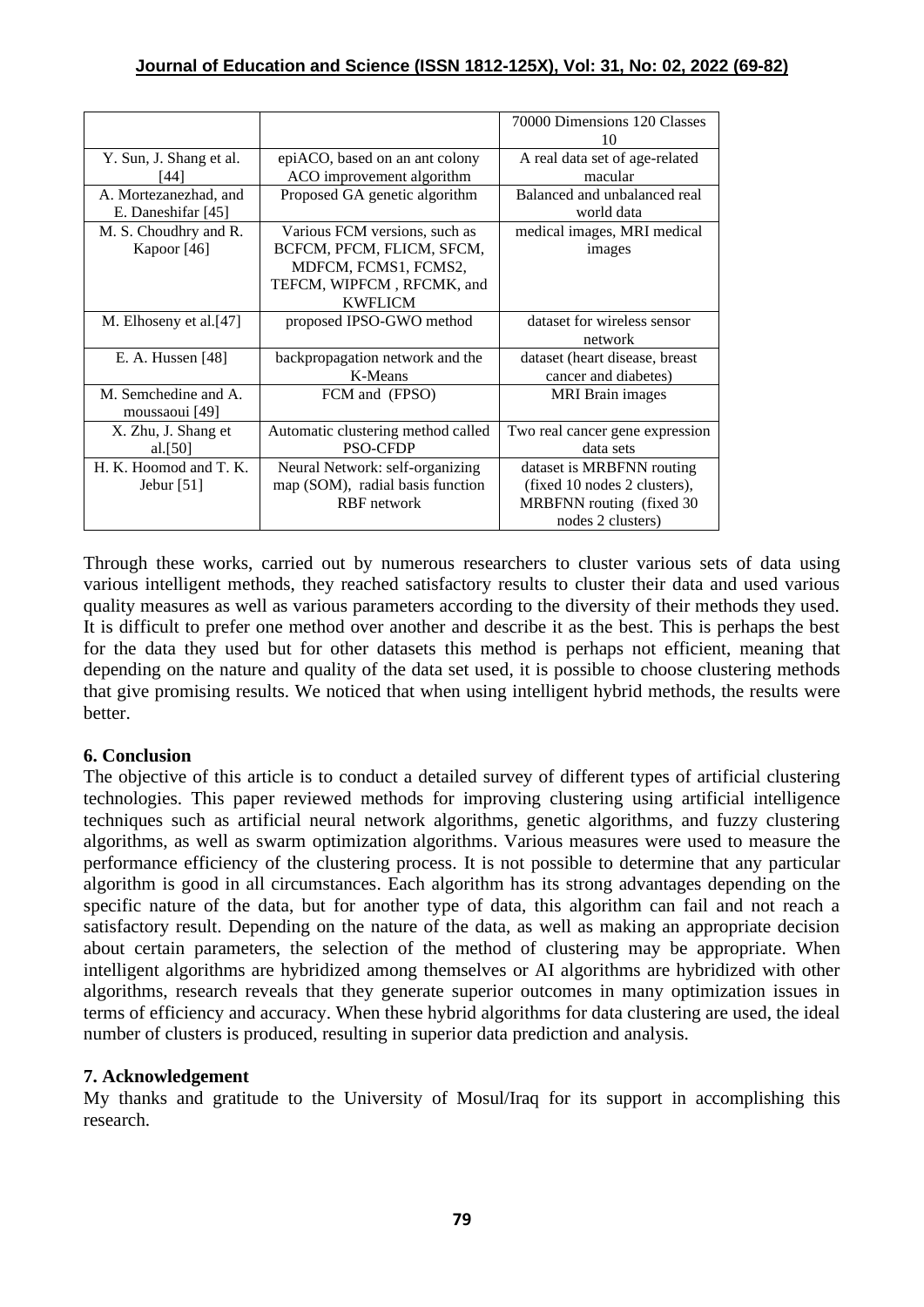### **8. References**

- [1] C. Benabdellah, A. Benghabrit, and I. Bouhaddou, "A survey of clustering algorithms for an industrial context", *Procedia Computer Science*, vol. 148, pp.291-302, 2019.
- [2] J. Oyelade, I. Isewon, O. Oladipupo, O. Emebo, Z. Omogbadegun, O. Aromolaran, E. Uwoghiren, D. Olaniyan and O. Olawole," Data Clustering: Algorithms and Its Applications", *19th International Conference on Computational Science and Its Applications (ICCSA), IEEE,* pp.71-81, 2019, doi 10.1109/ICCSA.2019.000-1.
- [3] S. Singh, and S. Srivastava, "Review of Clustering Techniques in Control System" *International Conference on Smart Sustainable Intelligent Computing and Applications under ICITETM2020, Procedia Computer Science,* 173, pp.272–280, 2020.
- [4] N. Valarmathy, and S. Krishnaveni, "Performance Evaluation and Comparison of Clustering Algorithms used in Educational Data Mining", *International Journal of Recent Technology and Engineering (IJRTE)*, vol. 7, pp.103-113, 2019.
- [5] M. G.H. Omran, A. P. Engelbrecht, and A. Salman,"An Overview of Clustering Methods", *Intelligent Data Analysis*, 2017, doi: 10.3233/IDA-2007-11602·
- [6] I. Kholod, A. N. Rukavitsyn, N. Reva, and A. V. Shorov,"Distributed Data Clustering by Neural Network Algorithms", *IEEE*, pp.249-253, 2019, doi: 10.1109/EIConRus.2019.8657175.
- [7] P. Radtha, and R. Divya, "An Efficient Detection of HCC-recurrence in Clinical Data Processing using Boosted Decision Tree Classifier", *International Conference on Computational Intelligence and Data Science, Procedia Computer Science*, 167, pp.193-204, 2020.
- [8] K. Chen, A. Yadav, A. Khan, and K. Zhu, "Credit Fraud Detection Based on Hybrid Credit Scoring Model", *International Conference on Computational Intelligence and Data Science, Procedia Computer Science*, 167, pp.2-8, 2020.
- [9] J. Serey, L. Quezada, M. Alfaro, G. Fuertes, M. Vargas, R. Ternero, J. Sabattin, C. Duran and S. Gutierrez, "Artificial Intelligence Methodologies for Data Management", *MDPI*, pp.1-30, 2021.
- [10] M. Z. Rodriguez, C. H. Cominid, D. Casanova, O.M. Bruno, D.R. Amancio, L. F. Costa, and F. A. Rodrigues, "Clustering algorithms: A comparative approach", *POLS*, pp.1-34, 2019, doi.org/10.1371/journal.pone.0210236.
- [11] M. Rahmani, E. Azhir, S. Ali, M. Mohammadi, O. H. Ahmed, M. Y. Ghafour, S. H. Ahmed and M. Hosseinzadeh, "Artificial intelligence approaches and mechanisms for big data analytics: a systematic study", *Peer Journal Computer Science*, pp.1-28, 2021.
- [12] C. Ketels, "Cluster Mapping as a Tool for Development", *Institute for Strategy and Competitiveness Harvard Business School*, pp. 1-52, 2017.
- [13] N. S. Rania, U. Karthik, and S. Ranjith, "Extraction of Gliomas from 3D MRI Images using Convolution Kernel Processing and Adaptive Thresholding", *Procedia Computer Science*, vol. 167, pp.273-284, 2020.
- [14] Z. Liu, C. Ren and W. Cai, "Overview of clustering analysis algorithms in unknown protocol recognition", *MATEC Web of Conferences,* vol. 309, *EDP Sciences*, 2020, doi.org/10.1051/matecconf/202030903008.
- [15] N. Derlukiewicz, A. M. zyk, D. Mankowska, A. Dyjakon, S. Minta and T. Pilawka, "How do Clusters Foster Sustainable Development? An Analysis of EU Policies", *MDPI*, pp. 1- 15, 2020, doi:10.3390/su12041297.
- [16] N. Ruhil, M. Singh, D. Mitrac, A, Singh, and K. K. Singh, "Detection of changes from Satellite Images Using Fused Differene Images and Hybrid Kohonen Fuzzy C-Means Sigma", *International Conference on Computational Intelligence and Data Science*, vol. 167, pp.431-439, 2020.
- [17] R. Kumar, and A. Singh, "Robustness in Multilayer Networks Under Strategical and Random Attackes", *Procedia Computer Science*, vol. 173, pp.94-103, 2020.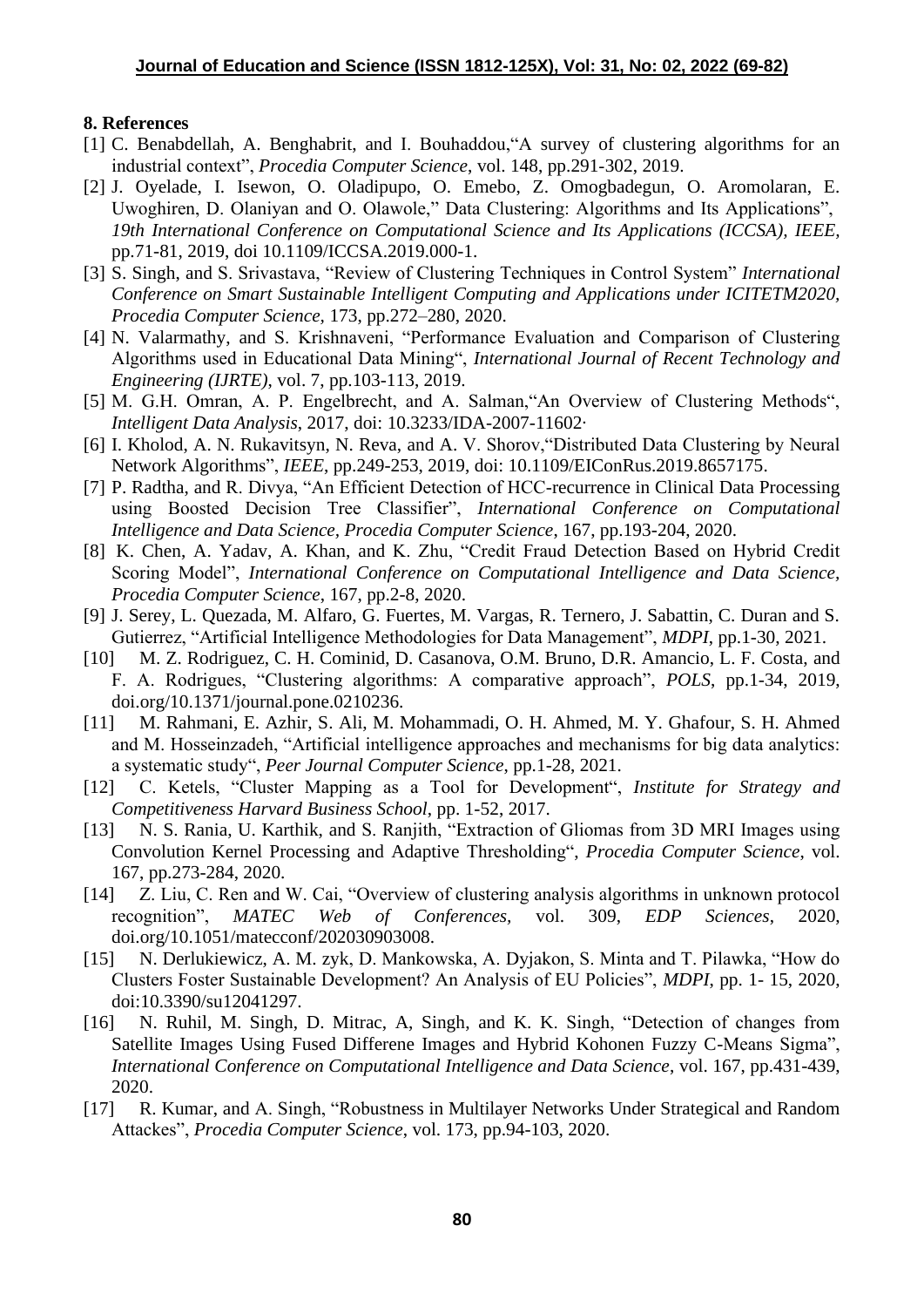- [18] K. Sumiran, "An Overview of Data Mining Techniques and Their Application in Industrial Engineering", *Asian Journal of Applied Science and Technology (AJAST)*, ) vol. 2, Issue 2, pp. 947-953, 2018.
- [19] V. K. Chawra, and G. P. Gupta, "Load Balanced Node Clustering scheme using Improved Memetic Algorithm based Meta-heuristic Technique for Wireless Sensor Network" *International Conference on Computational Intelligence and Data Science (ICCIDS 2019), Procedia Computer Science*, vol. 167,pp.468-476, 2020.
- [20] M. Faizan, M. F. Zuhairi, S. Ismail, and S. Sultan, "Applications of Clustering Techniques in Data Mining: A Comparative Study", *(IJACSA) International Journal of Advanced Computer Science and Applications*, vol. 11, no. 12, pp.146-153, 2020.
- [21] C. Ketels, "Cluster Mapping as a Tool for Development", *Institute for Strategy and Competitiveness Harvard Business School*, pp.1-52, 2017.
- [22] Y. I. Hamodi, R. R. Hussein, and N. T. Yousir, "Development of a Unifying Theory for Data Mining Using Clustering Techniques", *Webology*, vol. 17, no. 2, pp.1-13, 2020.
- [23] D. S. Rohmah, S. D. R. Sari, and K. V. Yugi, "Clustering Human Development Index Data with Gravitational Search Algorithm-Fuzzy 4-Means (GSA-F4M)", *AIP Conference Proceedings*, pp.1-9, 2021.
- [24] H. Sarker, "Machine Learning: Algorithms, Real-World Applications and Research Directions", *SN Computer Science,* pp. 2-160, 2021.
- [25] L. Hoti, "Application of Artificial Intelligence Techniques to Combat Money Laundering in the Banking Sector", *master Thesis, Stockholm University*, 2021.
- [26] N. Sharma, and V. Guptab, "Meta-heuristic based optimization of WSNs Localisation Problem- a Survey", International Conference on Smart Sustainable Intelligent Computing and Applications under ICITETM2020, vol. 173, pp.36-45, 2020.
- [27] G. Kicska, and A.Kiss, "Comparing Swarm Intelligence Algorithms for Dimension Reduction in Machine Learning", *MDPI*, pp.1-15, 2021, doi.org/10.3390/bdcc5030036.
- [28] J. Ning, C. Zhang, P. Sun and Y. Feng, "Comparative Study of Ant Colony Algorithms for Multi-Objective Optimization", *MDPI*, pp.1-19, 2018, doi:10.3390/info10010011.
- [29] B. S. Harish, S. V. A. Kumar, F. Masulli and S. Rovetta, "Adaptive Initialization of Cluster Centers using Ant Colony Optimization: Application to Medical Images", *6th International Conference on Pattern Recognition Applications and Methods*, pp.591-598, 2017, doi: 10.5220/0006210905910598.
- [30] S. Girsang, T. W. Cenggoro, and K. W. Huang, "Fast Ant Colony Optimization for Clustering", *Indonesian Journal of Electrical Engineering and Computer Science*, vol. 12, no. 1, pp.78-86, 2018.
- [31] S. Gupta, G. Gautam, Deepak, D. Vats, P. Varshney, and S. Srivastava, "Estimation of Parameters in Fractional order Financial Chaotic system with Nature Inspired Algorithms", International Conference on Smart Sustainable Intelligent Computing and Applications under ICITEM2020, vol. 173, pp.18-27, 2020.
- [32] O. F. Aje, and A. A. Josephat, "The particle swarm optimization (PSO) algorithm application – A review", *Global Journal of Engineering and Technology Advances*, vol. 03, pp. 001-006, 2020.
- [33] D. Wang, D. Ta, and L. Liu, "Particle swarm optimization algorithm: an overview", *Springer, Soft Computing*, 2017, doi 10.1007/s00500-016-2474-6.
- [34] G. Rossides, B. Metcalfe, and A. Hunter, "Particle Swarm Optimization-An Adaptation for the Control of Robotic Swarms", *MDPI*, pp.1-21, 2021, doi.org/10.3390/robotics10020058.
- [35] S. A. Abdulrahman, M. Roushdy, and A. B. Salem, "Intelligent Clustering Technique based on Genetic Algorithm", *International Journal of Intelligent Computing and Information Sciences*, vol.21, no.1, pp.19-32, 2021.